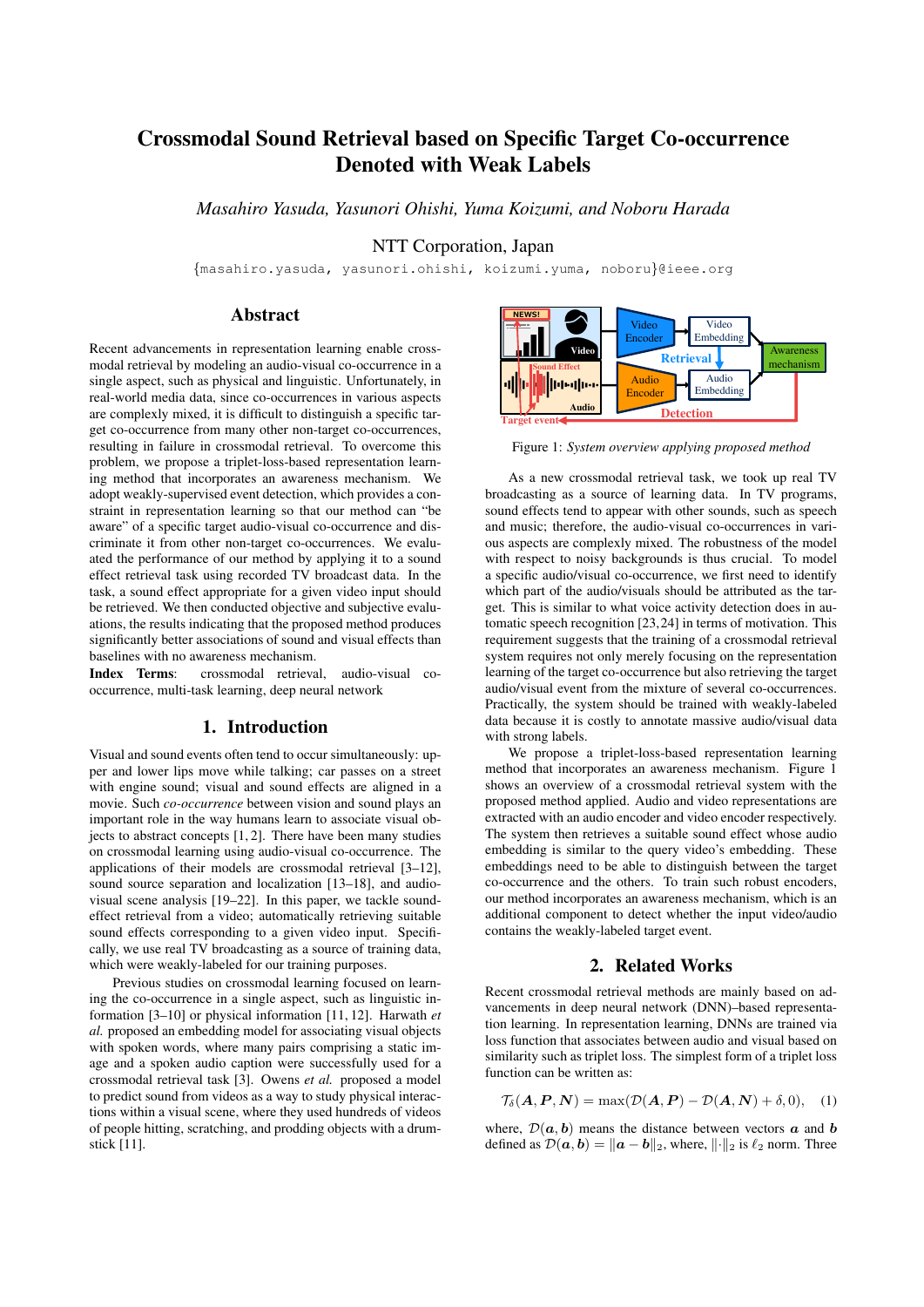

Figure 2: *Network architecture of the proposed method. "SE label" denotes binary label of sound effect."S- and T-avgpool" denotes average pooling to spatial and temporal dimensions, respectively. In CNN block part, "Conv-2D", "Batch Norm.", "maxpool" denotes 2-D convolutional layer, batch normalization, and max pooling, respectively.*

vectors  $A$ ,  $P$  and  $N$  are embeddings of an anchor, positive and negative samples respectively. The parameter of  $T$  denoted as  $\delta$  is a positive constant called the margin parameter.

Linguistic-oriented crossmodal retrieval is a hot topic in this area [3–10]. Harwath *et al.* proposed a crossmodal retrieval method for direct and bidirectional retrieval between images and spoken words on an image-captioning dataset [3]. By using spoken words instead of text, it is expected that richer information can be used for retrieval such as voice pitch and speed. Not only image-audio retrieval, a recent study of linguistic-oriented crossmodal retrieval attempted to video-audio retrieval. Boggust *et al*. proposed a joint multi-modal embeddings in cooking show videos where the audio and visual streams are loosely synchronized [5].

Physical interactions between a visual scene and the corresponding sound should also be an important aspect for associating audio and visuals [11, 12]. The sound generated by the physical interactions is mainly determined by the material of the object and its action. Owens *et al.* focused on this cooccurrence and proposed a method of predicting and retrieving visually indicated sounds [11]; they modeled the physical cooccurrence between sound and image using a dataset of people hitting, scratching, and prodding various objects with a drumstick.

### 3. Proposed method

Our ultimate goal is to establish a crossmodal retrieval system using real-world video data in which various co-occurrence are complexly mixed. In this study, we first tackled the task of retrieving sound effects from TV broadcasting videos; automatically retrieving a suitable sound effect corresponding to a given video input.

#### 3.1. Basic Idea

In Japanese TV programs, short sound effects of about 1 to 5 seconds are often added synchronously with various movements of video, such as, visual effects (*e.g.* appearance of superimposed captions), scene changes, and human motions. In this study, we focused on the co-occurrences across sound and visual effects. As a characteristics in sound/visual effects in TV programs, these effects are shorter than other sounds such as speech and background music (BGM), resulting in a tendency to be buried in other sounds. Therefore, our target co-occurrence exists in a mixture with other non-target co-occurrence, and we need to identify which parts of the sounds/visuals correspond to our target. Even in such a mixture of co-occurrences, humans can find and associate sound effects and visual effects. This is because humans can be aware of, and pay attention to the presence of these effects. To imitate these human abilities, we com-

bine an awareness mechanism into conventional co-occurrencebased representation learning.

As an implementation of the above idea, we propose a multi-task learning of the audio-visual representation learning and weakly-supervised sound effect detection via an awareness mechanism. Figures 1 and 2 give an overview and the detail of the network architecture used in the proposed method. Our system consists of three parts of DNNs, i.e., video encoder, audio encoder, and the awareness mechanism. The video encoder and audio encoders encode a video and an audio signal into a shared embedding space, respectively. These encoders learn the semantic associations based on the co-occurrences across the given pair of a video and an audio. Thus, the encoders are also used in the testing-phase of sound effect retrieval. In contrast, the awareness mechanism is an auxiliary network and that is only used in the training-phase. The aim of this network is to train the encoders so as to detect the target occurrence from the mixture by identifying whether the input video/audio includes sound effects or not based on multi-task learning manner.

#### 3.2. Implementation

Network Architecture: The video encoder  $f$  is used to embed videos  $\mathbf{x} \in \mathbb{R}^{H \times W \times P}$  into the latent space as  $\mathbf{F} = f(\mathbf{x}) \in$  $\mathbb{R}^D$ , where, H, W, and P are height, width, and the number of frames of the video. Since video effects synchronized with sound effects often have characteristic movements to attract human attention, we use 3D-convolutional neural network (CNN) as the video encoder to extract not only spatial but also temporal features. We utilized the upper 3-layers of Resnet18-3D (R3D-18) [25] pre-trained with Kinetics-400 [26] which is used for a human action classification task. The video features extracted from R3D-18 are embedded in the D-dimensional latent space through a linear layer and pooling layers.

The audio encoder  $g$  is used to embed an audio signal  $y \in \mathbb{R}^T$  into the latent space  $G = g(y) \in \mathbb{R}^D$ . Here  $\overline{T}$  is the number of sample points in the time-domain. In the audio encoder, at first, the audio signal is first transformed to the logabsolute value of the short-time Fourier transform (STFT) spectrogram. The STFT spectrogram is then input to the CNN block for higher-order feature extraction. The extracted feature is next embedded in the D-dimensional latent space through a linear layer and a pooling layer. The audio encoder was pre-trained via a single-modal sound effects detection task with the awareness mechanism. This pre-training allows the audio encoder to extract features focusing on sound effects from the beginning of our multi-task learning.

The awareness mechanism is implemented by linear layers and activation functions. The activation function of the output is the sigmoid function for calculating the posterior probability of whether sound effect is exist or not. In the awareness mecha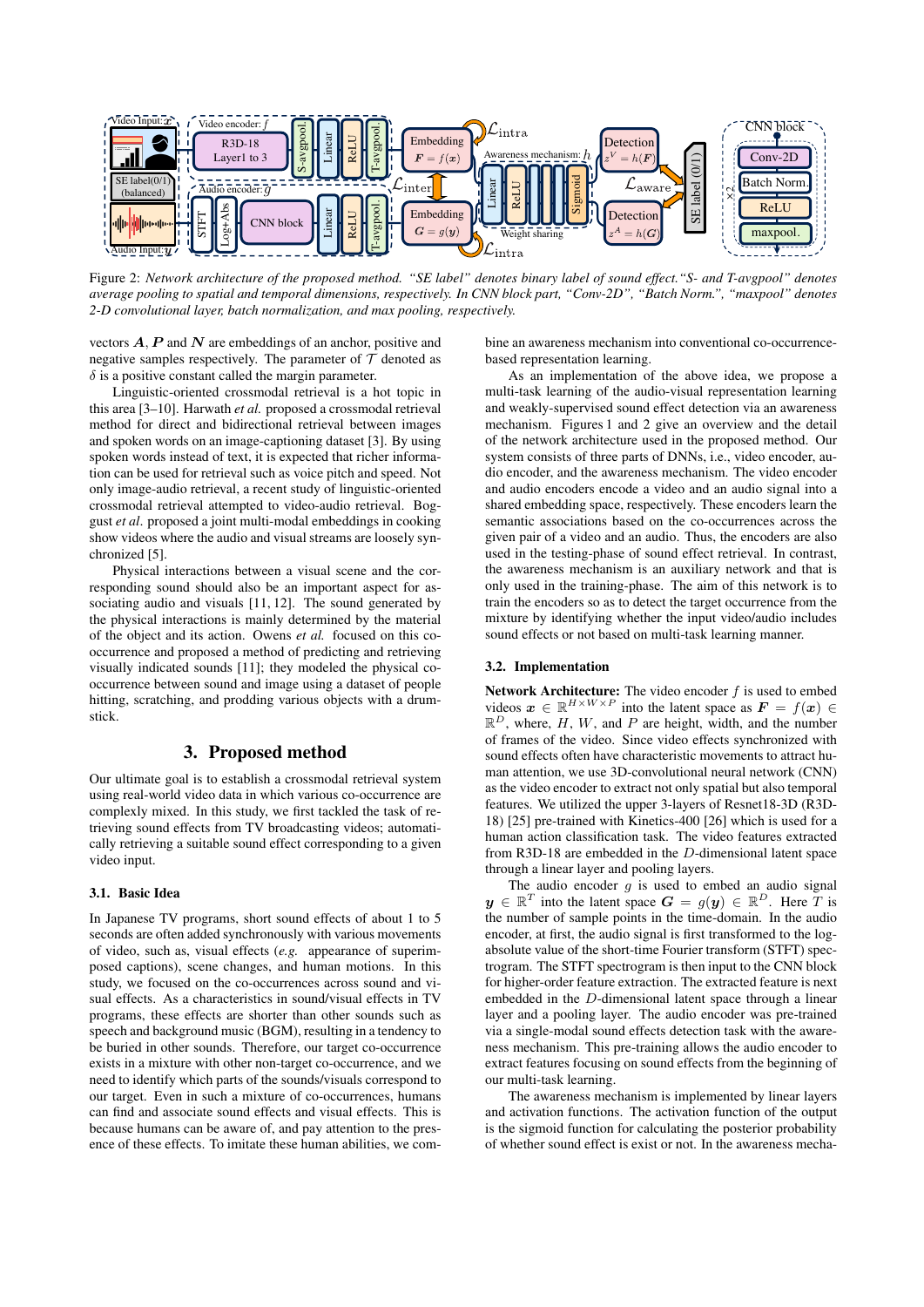nism, audio and video inputs are treated independently, and the detection results are backpropagated to each encoder.

Loss Functions: The overall loss function of our proposed method consists of three terms, i.e., inter-modal triplet loss  $\mathcal{L}_{\text{inter}}$ , intra-modal triplet loss  $\mathcal{L}_{\text{intra}}$ , and awareness loss  $\mathcal{L}_{\text{average}}$ . The entire network is trained in an end-to-end manner using a loss function consisting of the sum of these three terms.

To train the audio and video encoders to associate audio and visual based on co-occurrence, we used inter-modal triplet loss, which is defined as:

$$
\mathcal{L}_{\text{inter}} = \sum_{m=1}^{N_b} (\mathcal{T}_{\delta}(\mathbf{F}_{a_m}, \mathbf{G}_{p_m}, \mathbf{G}_{n_m}) + \mathcal{T}_{\delta}(\mathbf{G}_{a_m}, \mathbf{F}_{p_m}, \mathbf{F}_{n_m})),
$$
\n(2)

where  $N_b$  is the batch size,  $a_m$  is the m-th anchor of triplet loss, and  $p_m$ ,  $n_m$  are positive and negative samples for the m-th anchor, respectively. In inter-modal triplet loss, positive and negative labels are directly obtained from the input video and audio. If time stamps of the video and audio are the same, this pair has a positive label. If not, the pair is labelled as negative.The negative samples are selected according to the following semi-hard negative condition [27, 28] as

$$
d_p < d_n < d_p + \delta,\tag{3}
$$

where  $d_n$  and  $d_n$  are the  $\ell_2$  distance between the anchor and the positive sample and the  $\ell_2$  distance between the anchor and the negative sample in the latent space, respectively. This inequality shows that (i) negative samples closer to the anchor than the positive samples are not used as negative samples, and (ii) a very clear negative sample called easy-negative is excluded [27, 28].

Intra-modal triplet loss is a loss function for extracting the embedding vectors that reflects the similarity within a modal and was originally proposed for retrieval between texts and images [29]. This function is defined as:

$$
\mathcal{L}_{\text{intra}} = \sum_{m=1}^{N_b} (\mathcal{T}_{\delta}(\mathbf{F}_{a_m}, \mathbf{F}_{p_m}, \mathbf{F}_{n_m}) + \mathcal{T}_{\delta}(\mathbf{G}_{a_m}, \mathbf{G}_{p_m}, \mathbf{G}_{n_m})).
$$
\n(4)

In the intra-modal triplet loss [29], the positive sample is selected as the sample closest to the anchor in the latent space. The negative sample is selected as those that satisfies the semihard negative condition of (3). It plays the role of a constraint that makes intra-modal sample pairs with similar features be close to each other in the latent space.

Awareness loss is a loss function that enables the awareness mechanism to detect sound effect and written as:

$$
\mathcal{L}_{\text{average}} = \sum_{m=1}^{N_b} \text{BCE}(z_{a_m}^A, t_{a_m}) + \text{BCE}(z_{a_m}^V, t_{a_m}), \quad (5)
$$

where,  $z_{a_m}^A$  and  $z_{a_m}^V$  are the sigmoid outputs of the awareness mechanism for m-th anchor of audio and video, respectively, and  $t_{a_m}$  is a binary weak label of sound event existence that takes one if the m-th anchor contains sound effects and zero otherwise.

Finally, to balance the triplet-based losses and  $\mathcal{L}_{\text{average}}$ , we introduced a technique called margin normalization for aggregating these three losses, which is written as:

$$
\mathcal{L} = \left(\mathcal{L}_{\text{inter}} + \lambda_1 \mathcal{L}_{\text{intra}}\right) / \delta + \lambda_2 \mathcal{L}_{\text{average}},\tag{6}
$$

where,  $\lambda_1$  and  $\lambda_2$  are the hyper-parameters. For stabilizing training, we exponentially increase  $\delta$  during training progress as [4]:

$$
\delta = \delta_0 \left( \frac{\delta_{max}}{\delta_0} \right)^{\gamma}, \tag{7}
$$

where,  $\delta_0$  and  $\delta_{max}$  are the initial and finite value of the  $\delta$ , and  $\gamma$ is the current number of epochs divided by the maximum number of epochs. The problem with (6) is the triplet-based losses changes their value in proportion to the margin  $\delta$ , while  $\mathcal{L}_{\text{average}}$ does not. Therefore, the effect of  $\mathcal{L}_{\text{average}}$  will wane as learning progress. Thus, we normalize the triplet-based losses by dividing them by  $\delta$  to balance them with the other losses.

# 4. Experiments

#### 4.1. Experimental Setup

Dataset: We collected a TV Sound Effect Dataset (TVSE-Dataset) that consists of 240 hours of video broadcasted by the Japan Broadcasting Corporation (a.k.a. NHK). This dataset includes 10 days' worth of NHK broadcastings that were recorded throughout the day. Thus, it includes the various categories of TV programs such as news programs, TV dramas, comedies, and documentaries. In these TV programs, appropriate sound effects for the video had been selected by professional TV program editors. First, the 240-hour recording was divided into 6.4-second short samples, and then each short sample was weakly-labeled as to whether it contained a sound effect or not. The total number of short samples in which a sound effect was included is 4725. These samples with sound effects were divided into 3 splits on  $N_{\text{train}} = 3352$ ,  $N_{\text{valid}} = 479$ , and  $N_{\text{test}} = 894$  samples for training, validation, and testing, respectively. For fairness, the testing set consisted of a independent one-day broadcast videos. In the training phase, randomly selected samples without sound effects were also used. In the testing phase, only samples with sound effects were used.

Hyperparameters: For the video input, the original video of 30 fps was downsampled to 5 fps and the resolution was compressed to 224×224. Thus,  $H = W = 224$  and  $P = 32$ . The audio sampling frequency was 48 kHz. The STFT spectrogram was then computed using a 2048 points Hanning window with a 1024 points shift.

The number of hidden units in the linear layers of video and audio encoders were 256 and 512, respectively. The number of hidden units in the linear layers of the awareness mechanism were 64, 64, 16 in order from the lower to higher layer, and the threshold of awareness mechanism was fixed to 0.5. For the 2- D convolution layers in the CNN block, we used a  $3 \times 3$  kernel, a zero padding of 2, and a stride of 1, and the number of the channels was 32. The embedding dimension D was set to 64.

We used ADAM optimizer [30] with a fixed learning rate of 0.001. The weights of loss function  $\lambda_{1,2}$  were set to 0.1 and 1.0 respectively, and the margin hyperparmeters  $\delta_0$  and  $\delta_{max}$ were set to 1.0, 10.0 respectively. The parameters of these loss functions were determined by taking into account the retrieval accuracy of the validation split. Although the training always concludes with 40 epochs, the model of an epoch that performed the best for the validation set was used for the evaluation experiments.

Retrieval procedure: In the testing phase, sound effect retrieval was carried out in the following procedure. First, all the audio samples in the testing set were encoded to the audio embeddings, and used as the sound effect dictionary. Next, a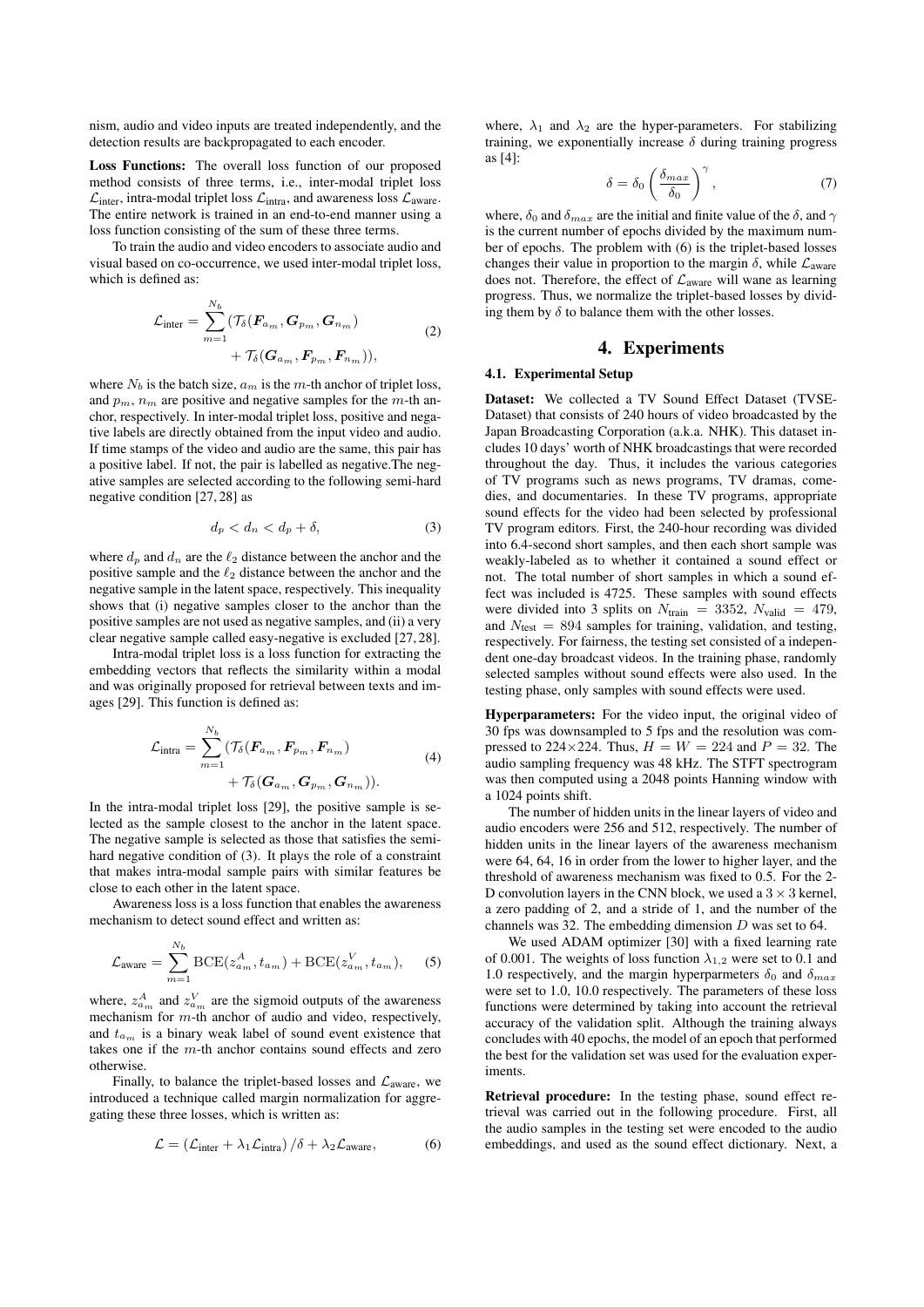Table 1: *Retrieval scores of objective evaluation*

|                 | ACC <sub>rank</sub> | R@5   | R@50  | R@100 |
|-----------------|---------------------|-------|-------|-------|
| Random          | 0.500               | 0.006 | 0.056 | 0.112 |
| $(A)$ Triplet 1 | 0.625               | 0.019 | 0.138 | 0.260 |
| $(B)$ Triplet 2 | 0.685               | 0.024 | 0.191 | 0.320 |
| (C) Proposed    | 0.716               | 0.025 | 0.206 | 0.354 |

Table 2: *Accuracy of sound event detection*

|                        | Video audio |       |
|------------------------|-------------|-------|
| $(C)$ Proposed $0.857$ |             | 0.723 |

video sample was encoded to a video embedding, and used as a query of sound effect retrieval. Finally, the retrieval result was obtained by sorting the  $\ell_2$  distances between the video query and all the audio embeddings in the sound effect dictionary.

Comparison methods: To investigate the effectiveness of our method incorporating the awareness mechanism, we decided the comparison methods based on an ablation study.

- (A) Triplet 1 does not use an awareness mechanism and uses only video samples containing sound effects for training.
- (B) Triplet 2 does not use an awareness mechanism and uses both video samples containing and not containing sound effects for training.
- (C) Proposed is the full-architecture of the proposed method.

By comparing (B) and (C), we can directly observe the changes in their performance with and without the awareness mechanism. However, without using the awareness mechanism, it is not necessary to use a sample without sound effects for learning, and this may degrade the performance of (B). Therefore, we included (A) for a fair comparison. As the worst case of the sound effect retrieval, we refer to a random method as a baseline. This is a method of ordering retrieval results in a random order.

#### 4.2. Objective evaluation

We conducted an objective evaluation using recall@K and ranking accuracy as the metrics for objective evaluation. The recall  $\mathcal{Q}_K$  is the rate that the ground-truth audio files are within the  $K$ -th rank of the retrieval result. The ground-truth of the retrieval task was set to the audio-visual pair obtained from the same sample. Since the evaluation based on Recall  $\omega K$  depends on the choice of  $K$ , we also used a metric independent of  $K$ , called the ranking accuracy [31]. The ranking accuracy is defined as:

$$
ACCrank = \frac{1}{N_{\text{test}} + 1} \sum_{N_{\text{test}}} (\mathcal{R}_{\text{gt}} - 1), \tag{8}
$$

where  $\mathcal{R}_{gt}$  is the rank of the ground-truth.

Table 1 lists the results of the objective evaluation. The results show that (C) outperforms the other methods in all the metrics. From comparing with (B) and (C), we can confirm that introducing the awareness mechanism is effective in improving the performance. From comparing (A) and (B), the performance improvement was observed by using the samples without sound effects. We consider this may indicate that the difference between the samples with sound effects and the samples without sound effects were implicitly learned and the attention to sound effects was emphasized on the retrieval task.



Figure 3: *Subjective evaluation results. The symbols \*\* and \* represent* p < 0.01 *and* p < 0.05 *in the one-sided Mann–Whitney U-test, respectively.*

Although the results in Table 1 indicate the effectiveness of the awareness mechanism, they do not indicate whether the awareness mechanism component works properly. To confirm that the awareness mechanism works to find the sound effect, we evaluated the detection accuracy. Table 2 lists the accuracy in sound effect detection from audio or video of the awareness mechanism used in (C). These results show that the awareness mechanism works properly to detect sound effects.

#### 4.3. Subjective evaluation

To verify the performance of the proposed method in terms of human sense, we conducted a subjective evaluation experiment. The evaluation samples were made by combining the sound effect with the highest retrieval rank for each video. Note that, the timing of sound effects was manually aligned between audio and video for the subjective evaluation samples. The evaluation was carried out by 18 participants. The participants watched each of the video samples generated by the proposed and comparison methods. Then they gave a five-point rating to each sample in terms of appropriateness of sound effects for the video, where each point means 5: excellent, 4: good, 3: fair, 2: poor, and 1: bad, respectively. Using the obtained scores for each video sample, we calculated the mean-opinion-score (MOS) for each method.

Figure 3 shows the results of the subjective evaluation. The results show that the proposed method achieved the highest MOS. In one-sided Mann–Whitney U-test, statistically significant differences ( $p < 0.05$ ) were observed between (C) and other comparison methods. Significant statistical differences were not observed between the comparison methods and the random method. These results indicate that the attention to the specific co-occurrence by introducing the awareness mechanism is effective for the retrieval of more appropriate sound effects in terms of human sense.

# 5. Conclusions

In this study, we proposed a triplet-loss-based representation learning method that incorporates an awareness mechanism and applied it to the sound effect retrieval task using TV broadcast data. The audio and video representations were extracted using DNN-based audio/video encoders and embedded in a shared latent space. The awareness mechanism receives these embeddings and detects the weakly-labeled sound effects. We evaluated the performance of our method by applying it to a sound effect retrieval task using recorded TV broadcast data. Objective and subjective experiments showed that the proposed method produces significantly better associations of sound and visual effects than baselines with no awareness mechanism. Therefore, we conclude that the proposed method is effective for crossmodal retrieval.